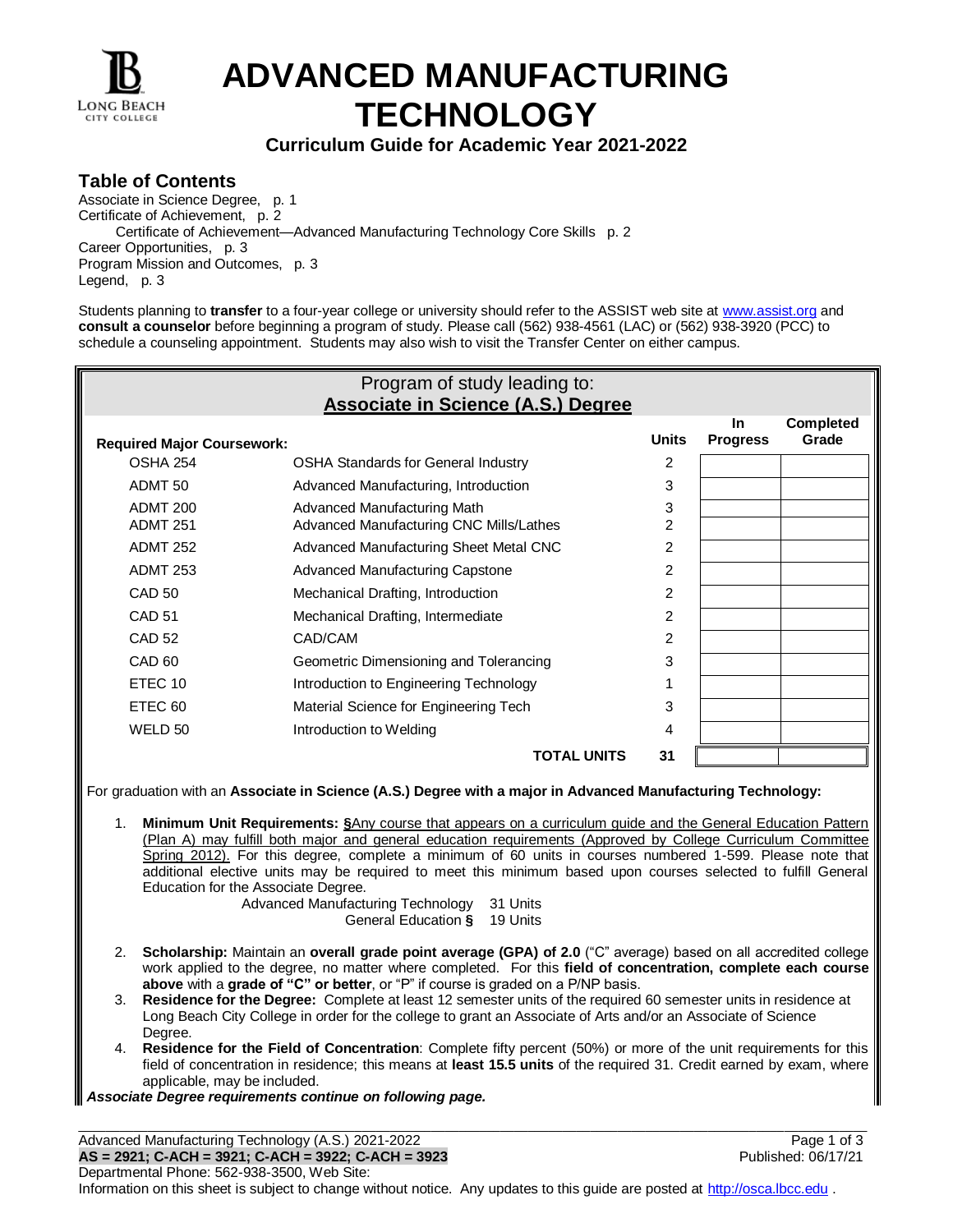*Associate Degree requirements continued from previous page.*

- 5. **General Education and Proficiency Requirements:** Complete the required A.A./A.S. General Education and Proficiency requirements<sup>\*</sup>, otherwise known as "Plan A". For Plan A requirements, refer to the general catalog or view it online at [http://osca.lbcc.edu](http://osca.lbcc.edu/) .
- 6. Complete and submit the degree application form to the Admissions and Records office during your final semester of course work. These forms are available in the Admissions and Records office, or online at <http://admissions.lbcc.edu/> . Refer to the Schedule of Classes [\(http://schedule.lbcc.edu\)](http://schedule.lbcc.edu/) and click the "Important Dates" link to view the actual deadline for each semester.

\*The requirements for general education/proficiency and the field of concentration (major) need to be from the same catalog year. This catalog year may be any year between the year of initial enrollment to the present, provided continuous enrollment is maintained throughout. See the catalog for definition of "continuous enrollment".

#### Program of study leading to: **Certificate of Achievement**

**REQUIRED COURSES—Complete the 31 units of required courses as listed in the Associate Degree requirements box.**

**TOTAL UNITS 31**

For graduation with an Advanced Manufacturing Technology **Certificate of Achievement:**

- 1. Complete each of the **REQUIRED COURSES** listed above with a **minimum grade of** "**C**".
- 2. Complete fifty percent (50%) or more of the unit requirements for this field of concentration in residence; this means at **least 15.5 units** of the required 31 units must be **completed at Long Beach City College**. Credit earned by exam, where applicable, may be included.
- 3. Complete and submit the certificate application form to the Admissions and Records office during your final semester of course work. These forms are available in the Admissions and Records office, or online at <http://admissions.lbcc.edu/> . Refer to the Schedule of Classes [\(http://schedule.lbcc.edu\)](http://schedule.lbcc.edu/) and click the "Important Dates" link to view the actual deadline for each semester.

### Program of study leading to: **Certificate of Achievement – Advanced Manufacturing Technology Core Skills** 3922

**REQUIRED CORE COURSES: UNITS In Progress Completed Grade** OSHA 254 OHSA Standards for General Industry 2 ADMT 50 Advanced Manufacturing, Introduction 3 ADMT 200 Advanced Manufacturing Math 3 CAD 50 Mechanical Drafting, Introduction 2 ETEC 60 Material Science for Engineering Tech 3 WELD 50 **Introduction to Welding 4** 4 4 **Total Units 17**

For graduation with a **Advanced Manufacturing – Core Skills Certificate of Achievement:**

- 1. Complete each of the **REQUIRED COURSES** with a **minimum grade of** "**C**" and a cumulative grade point average of 2.5.
- 2. Complete fifty percent (50%) or more of the unit requirements for this field of concentration in residence; this means at **least 8.5 units** of the required 17 must be **completed at Long Beach City College**. Credit earned by exam, where applicable, may be included.
- *3.* Complete and submit the certificate application form to the Admissions and Records office during your final semester of course work. These forms are available in the Admissions and Records office, or online at http://admissions.lbcc.edu/ . Refer to the Schedule of Classes (http://schedule.lbcc.edu) and click the "Important Dates" link to view the actual deadline for each semester.